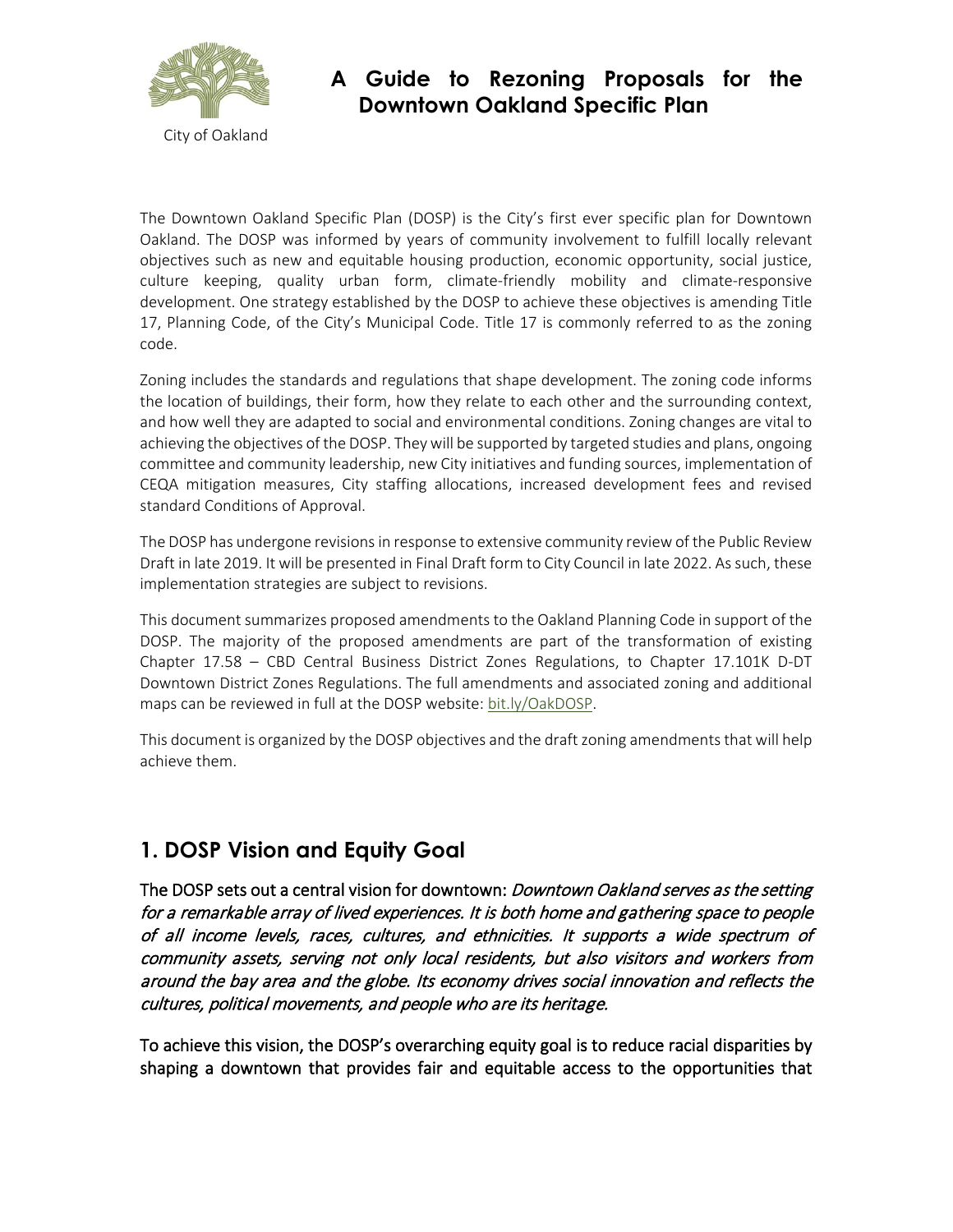#### permeate throughout Oakland. This includes countering forces that have led to the displacement of people, businesses, cultures, and communities of color.

The following high-level zoning amendments, combined with others in this guide, are designed to achieve these broad goals:

- » New and expanded statement of Objectives*.* The current Objectives of Chapter 17.58 are focused on supporting downtown as regional, high-density mixed-use center. These have been broadened in Chapter 17.101K D-DT Downtown District Zones Regulations to include equity, opportunity and housing. New objectives include:
	- Create opportunities for economic growth and security for all Oaklanders.
	- Ensure sufficient housing is built and retained to meet the varied needs of current and future residents.
	- Make downtown's streets comfortable, safe, and inviting and improve connections to the city as a whole so that everyone has efficient and reliable access to downtown's jobs and services.
	- Encourage diverse voices and forms of expression to flourish.
	- Provide vibrant public spaces and a healthy environment that improve the quality of life downtown today and for generations to come.
	- Develop downtown in a way that meets community needs and preserves Oakland's unique character.
- » Diversified Zoning Map*.* The current Central Business District includes four (4) zoning districts: One residential zone (CBD-R), one retail zone (CBD-P), one commercial zone (CBD-C) and one mixed commercial zone (CBD-X). Primary zoning districts in the amended Downtown District will increase to 10, each with development standards and allowable uses tailored to specific conditions, objectives and geography. The new zoning map will facilitate greater participation in cultural, housing and economic opportunities for all residents. New districts include:
	- 1. D-DT-P Downtown District Pedestrian Commercial Zone. The intent of the D-DT-P Zone is to create, maintain, and enhance the downtown core for pedestrian-oriented and active uses on the ground floor. Upper stories are intended for a wide range of commercial and residential activities.
	- 2. D-DT-C Downtown District General Commercial Zone. The intent of the D-DT-C Zone is to create, maintain, and enhance areas of Downtown appropriate for a wide range of ground-floor commercial activities. Upper-story spaces are intended for a wide range of commercial and residential activities.
	- 3. D-DT-CX Downtown District Mixed Commercial Zone. The intent of the D-DT-CX Zone is to designate areas of downtown appropriate for a wide range of residential, commercial, and compatible service and production activities.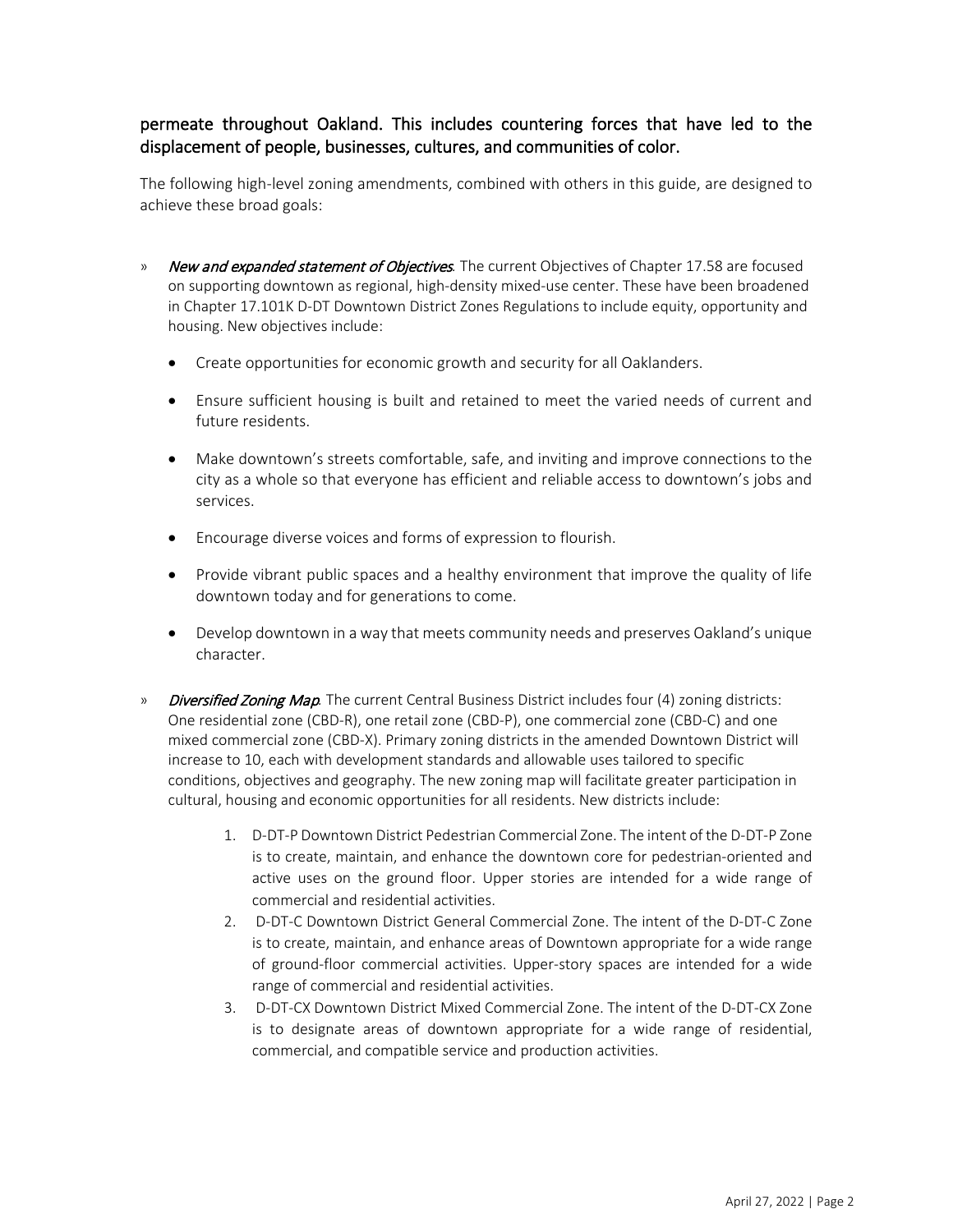- 4. D-DT-R Downtown District Residential Zone. The intent of the D-DT-R Zone is to create, maintain, and enhance areas of downtown that are appropriate for residential development with small-scaled compatible ground-level commercial uses.
- 5. D-DT-RX Downtown District Mixed Residential Zone. The intent of the D-DT-RX Zone is to create, maintain, and enhance areas of downtown that are appropriate for residential and mixed-use buildings.
- 6. D-DT-CPW Downtown District Planned Waterfront Development Commercial Zone. The intent of the D-DT-CPW Zone is to encourage and facilitate comprehensively planned public space, streets and residential and commercial developments that contribute to the Estuary and Lake Merritt Channel waterfronts and help connect Brooklyn Basin to Downtown.
- 7. D-DT-CW Downtown District Estuary Waterfront Commercial Zone. The D-DT-CW Zone is intended to create, maintain, and enhance areas of the Estuary Waterfront District to have a mix of marine, office, and other commercial uses.
- 8. D-DT-AG Downtown District Art and Garage Commercial Zone. The intent of the D-DT-AG Zone is to create, preserve, and enhance commercial areas in downtown's Art and Garage District that are appropriate for specific service and production activities and provide adaptable space for artisans and craftspeople.
- 9. D-DT-PM Downtown District Produce Market Commercial Zone. The intent of the D-DT-PM Zone is to create, preserve, and enhance mixed industrial/commercial areas in Jack London's historic Produce Market District that are appropriate for a wide range of retail, work/live, and commercial and wholesale establishments.
- 10. D-DT-JLI Downtown District Jack London Industrial Zone. The intent of the D-DT-JLI Zone is to create, maintain, and enhance mixed industrial/commercial areas along the western edge of the Jack London District to provide a transition between the more intensive West Oakland industrial area south of I-880 and the Jack London commercial area to the east. Development here will require enhanced design and site plan review to ensure it does not adversely impact adjoining zones.
- » New Combining Zones*.* DOSP zoning amendments include the creation of four new combining zones. Combing zones are overlays in which the regulations of underlying zones are combined with other regulations to achieve new objectives in tailored areas. The new combining zones are:
	- 1. Arts & Culture Combining Zone. Includes regulation to support arts- and culturerelated businesses and organizations.
	- 2. Office Priority Combining Zone. Includes regulation to promote job creation in strategic downtown areas.
	- 3. Green Loop Combining Zone. Includes regulation to improve walkability and pedestrian experience on key corridors.
	- 4. Sea Level Rise Combining Zone. Includes regulation to ensure the adaptability of future development in areas impacted by seal level rise.
- » Creation of a Zoning Incentive Program*.* The Planning Code will include a voluntary Zoning Incentive Program (ZIP) for areas of the downtown. Under this program, developers may elect to provide one or more community benefits, or pay a fee to the City to fund such benefits, in exchange for increases in allowable building height and/or density. Benefits allowed under the ZIP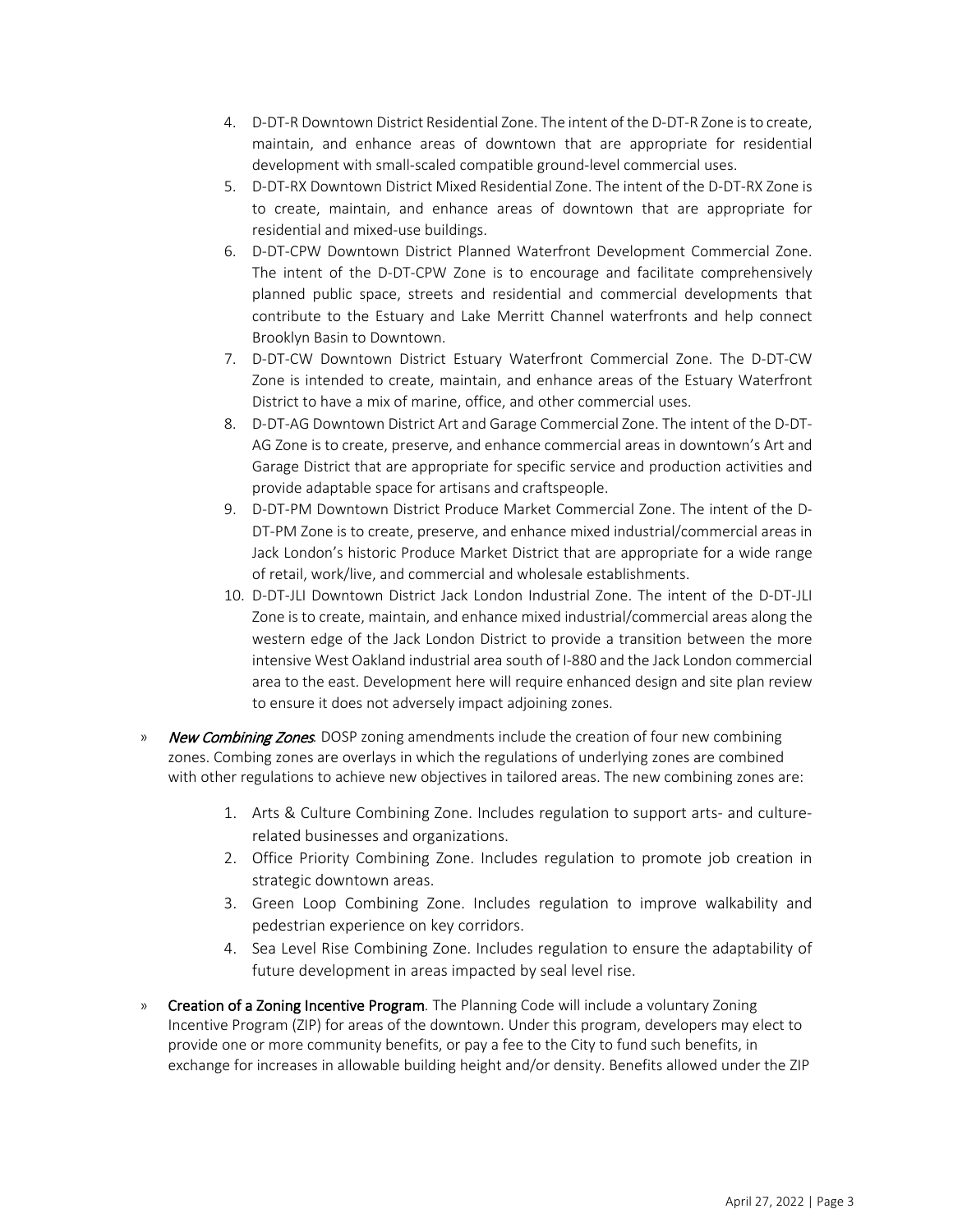were selected to increase housing affordability, provide affordable rent for small businesses, train Oakland's workforce, and create resources that support public health. They include:

- On-site affordable housing units;
- Below market-rate ground floor commercial space;
- Streetscape improvements;
- Public Restrooms; and
- Construction training, apprenticeships and/or job placement support programs (exact mechanism is under review)

### **2. Economic Opportunity**

#### DOSP GOAL: Create opportunities for economic growth and financial security for all Oaklanders.

The following zoning amendments will increase economic opportunity in Downtown Oakland:

- » Creation of the Zoning Incentive Program*.* The previously-described ZIP will stimulate economic opportunities for businesses with fewer resources, community-serving organizations and workers seeking good jobs and career development. Oaklanders harmed by racial disparities will directly benefit from the program.
- » Allowing a Greater Variety of Ground Floor Businesses. The proposal permits 25 percent of the block in the D-DT-Pedestrian Zone for activities such as gyms, yoga studios, and medical offices. These businesses are always conditionally permitted in the current pedestrian zone.
- » Creation of an Office Priority Combining Zone. Properties in the Office Priority Combining Zone must dedicate at least sixty percent of building floor space to office uses before other uses are allowed. This combining zone will facilitate job creation at strategic downtown sites.
- » Preservation of Industrial Land. The DOSP recognizes the Port of Oakland as a unique driver of the local economy and job base. The zoning amendments include the creation of the Downtown District Jack London Industrial Zone, which will extend from Jack London Square southwest toward the Port of Oakland to protect Port-related businesses and jobs.
- » Creation of a Downtown Arts & Culture Combining Zone. As described further in Section 5. Culture Keeping, this combining zone is proposed to be piloted in the Black Arts Movement and Business District (BAMBD). It establishes regulations that favor the location of arts and culture and their supportive services on the ground floor of buildings. The zone will serve as an economic driver by providing jobs and drawing patrons to the district and its surrounding area.
- » Creation of Artisan Production Commercial Activity. The new Downtown District zoning code establishes a newly-defined Artisan Production commercial activity. It includes the small-scale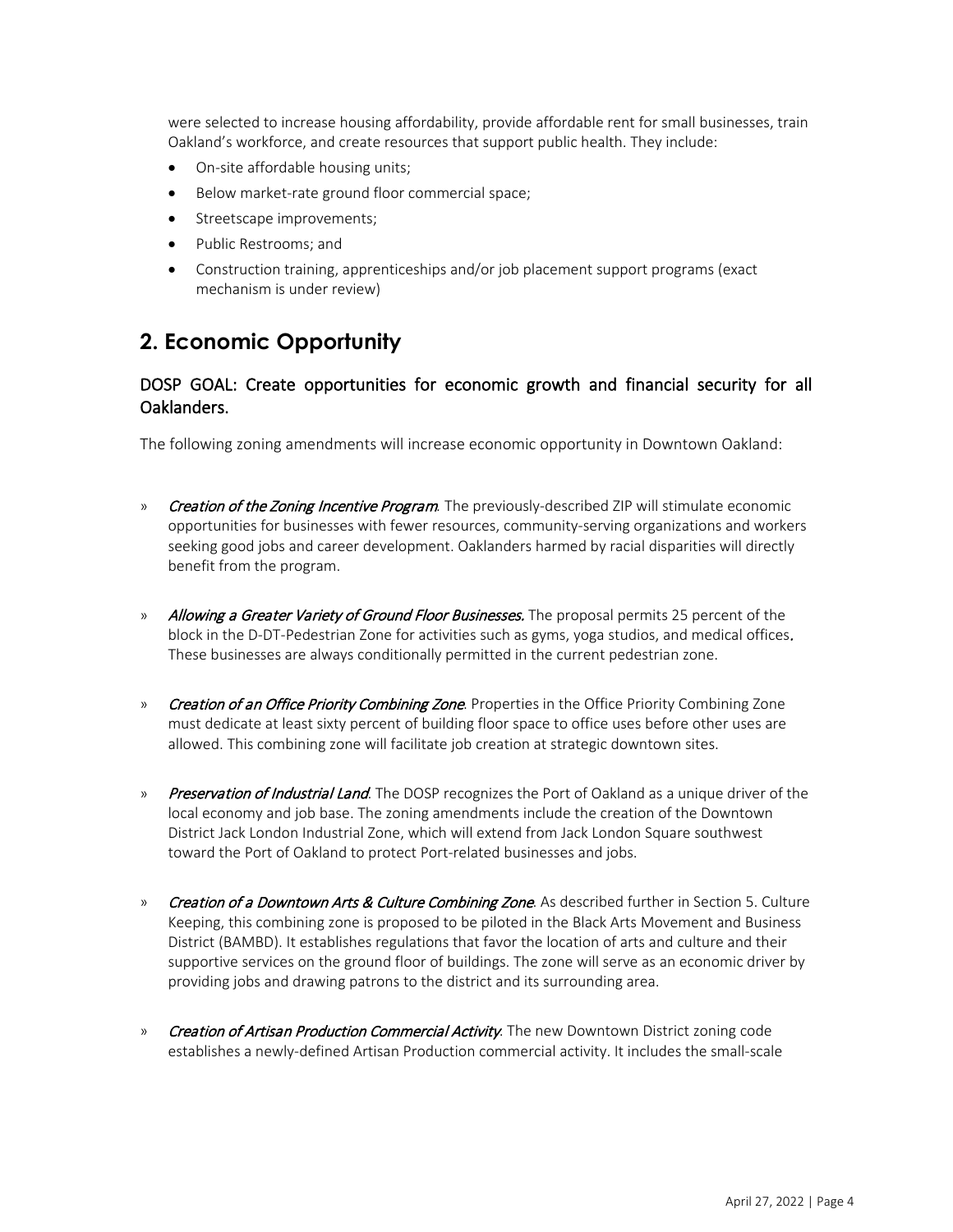creation, exhibition, and on-site sale of art and artisan products. It will support a vibrant sector of the local creative economy. Allowable activities include (but are not limited to):

- Painting
- Drawing
- Sculpture
- Small-scale jewelry, metalworking and woodworking production
- Photography, picture framing, printshop and digital printing
- Fashion design, sewing, and textiles fabrication
- » Creation of a new Boat and Marine-Related Sales, Rental, Repair and Servicing Activity. This is an example of a new activity that will be permitted to support relevant industries in specific zones. *Boat and Marine-Related Sales, Rental, Repair and Servicing* will be permitted near the waterfront.

### **3. Housing & Homelessness**

#### DOSP GOAL: Ensure sufficient housing is built and retained to meet the varied needs of current and future residents.

The following zoning amendments will facilitate the development of dense housing, especially affordable units, in Downtown Oakland:

- » Creation of New Housing-Supportive Downtown District Zones. As previously noted, DOSP planning code amendments include the creation of ten new primary zones. The housingsupportive benefits of these zones includes:
	- o Permitting dense housing by right in the new Planned Waterfront Development Commercial Zone in parts of the Estuary Policy Plan area where there were previous conflicts.
	- o Permitting greater housing density in strategic areas of downtown, to be achieved through participation in the previously-described Zoning Incentive Program.

*Residential uses are permitted by right in the following zones:*

- 1. D-DT-P Downtown District Pedestrian Commercial Zone: Upper story residential permitted.
- 2. D-DT-C Downtown District General Commercial Zone: Upper story residential permitted.
- 3. D-DT-CX Downtown District Mixed Commercial Zone: Range of residential types permitted.
- 4. D-DT-R Downtown District Residential Zone: Residential development with smallscaled compatible ground-level commercial uses permitted
- 5. D-DT-RX Downtown District Mixed Residential Zone: Higher density residential and mixed-use structures permitted.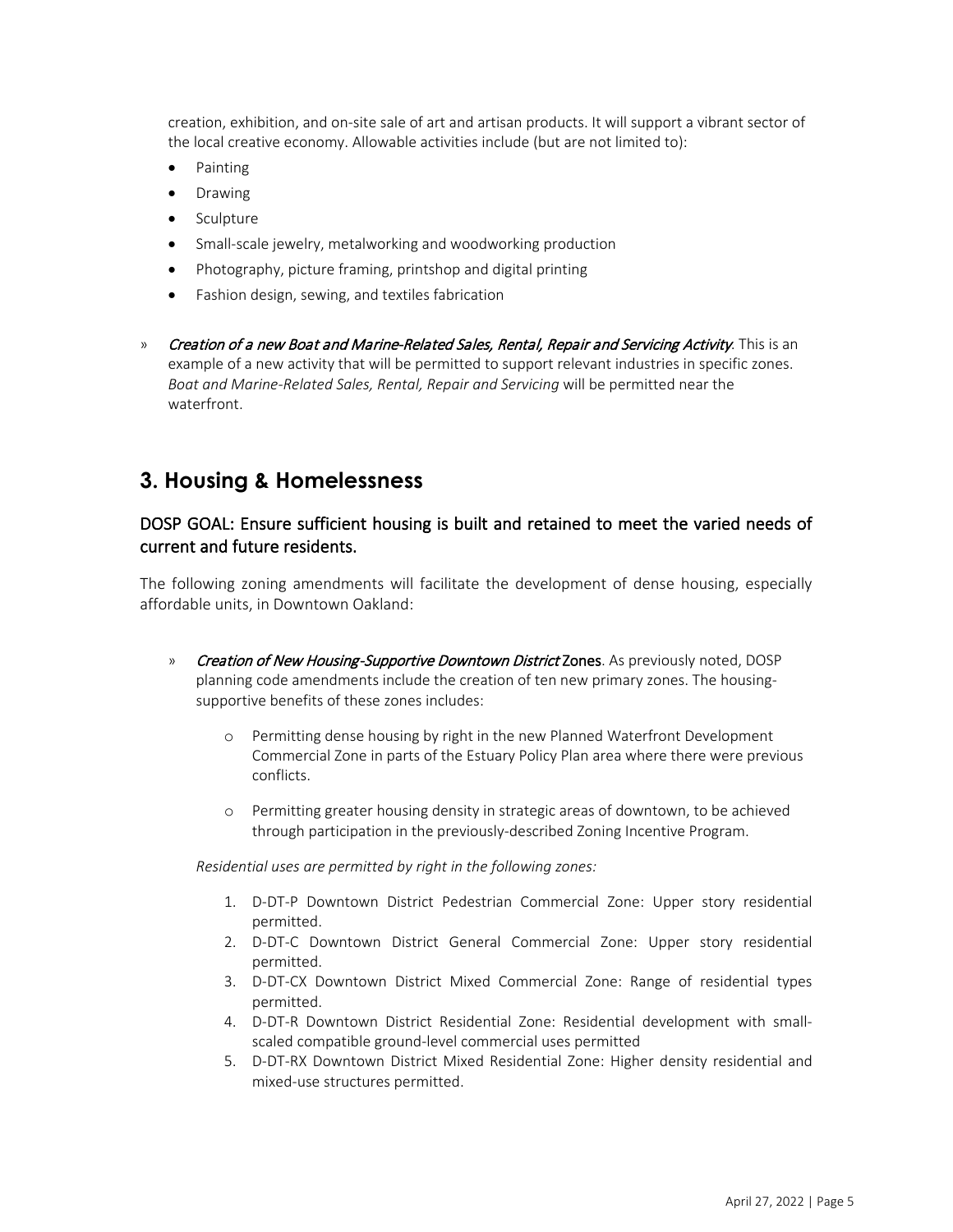- 6. D-DT-CPW Downtown District Planned Waterfront Development Commercial Zone: Comprehensively planned residential development that contributes to the Estuary and Channel waterfronts permitted
- 7. D-DT-CW Downtown District Estuary Waterfront Commercial Zone: Residential and other development that enhances the Estuary Waterfront District permitted

*Residential uses are permitted in existing residential facilities in the following zones:*

- 1. D-DT-IX-1 Downtown District Art and Garage Zone
- 2. D-DT-IX-1 Downtown District Produce Market Mixed Industrial/Commercial Zone
- » Permitting of High-Density Efficiency Units. The rezoning includes allowances for efficiency units (dwelling units of 600 square feet or less) at a higher density than regular dwelling units.
- » Allowing for Work/Live Units in Newly Constructed Buildings. Regulations for locating Work/Live Units in new buildings and additions to existing buildings at strategic locations have been created for consistency with DOSP housing goals. The regulations were developed to ensure that these units are not used solely as residences but are a viable option for artisans to support their crafts while living affordably.
- » Permitting of Supportive and Transitional Housing. Permanent supportive and transitional housing has been expanded into areas such as Planned Waterfront Development Commercial that newly allow residential uses, and would be permitted, by right, in those areas. Moreover, transitional, supportive and emergency housing would be conditionally permitted in existing residential buildings in the Art and Garage, and Produce Market Mixed Industrial/Commercial Zones.

### **4. Mobility**

#### DOSP GOAL: Make downtown streets comfortable, safe, and inviting connections to the rest of the city so that everyone has efficient and reliable access to downtown's jobs and services.

Although the bulk of the transportation improvements in the DOSP will be implemented through the Department of Transportation, the following zoning amendment will benefit pedestrian mobility in Downtown Oakland:

» Creation of a Green Loop Combining Zone. The proposed Green Loop Combining Zone will provide safe, inviting pedestrian connections between commercial, cultural, recreational, natural and entertainment areas of the Downtown District. The Zone includes regulations for the provision of pedestrian-oriented amenities along ground-floor storefronts and development standards for attractive, inviting open space between buildings and sidewalks.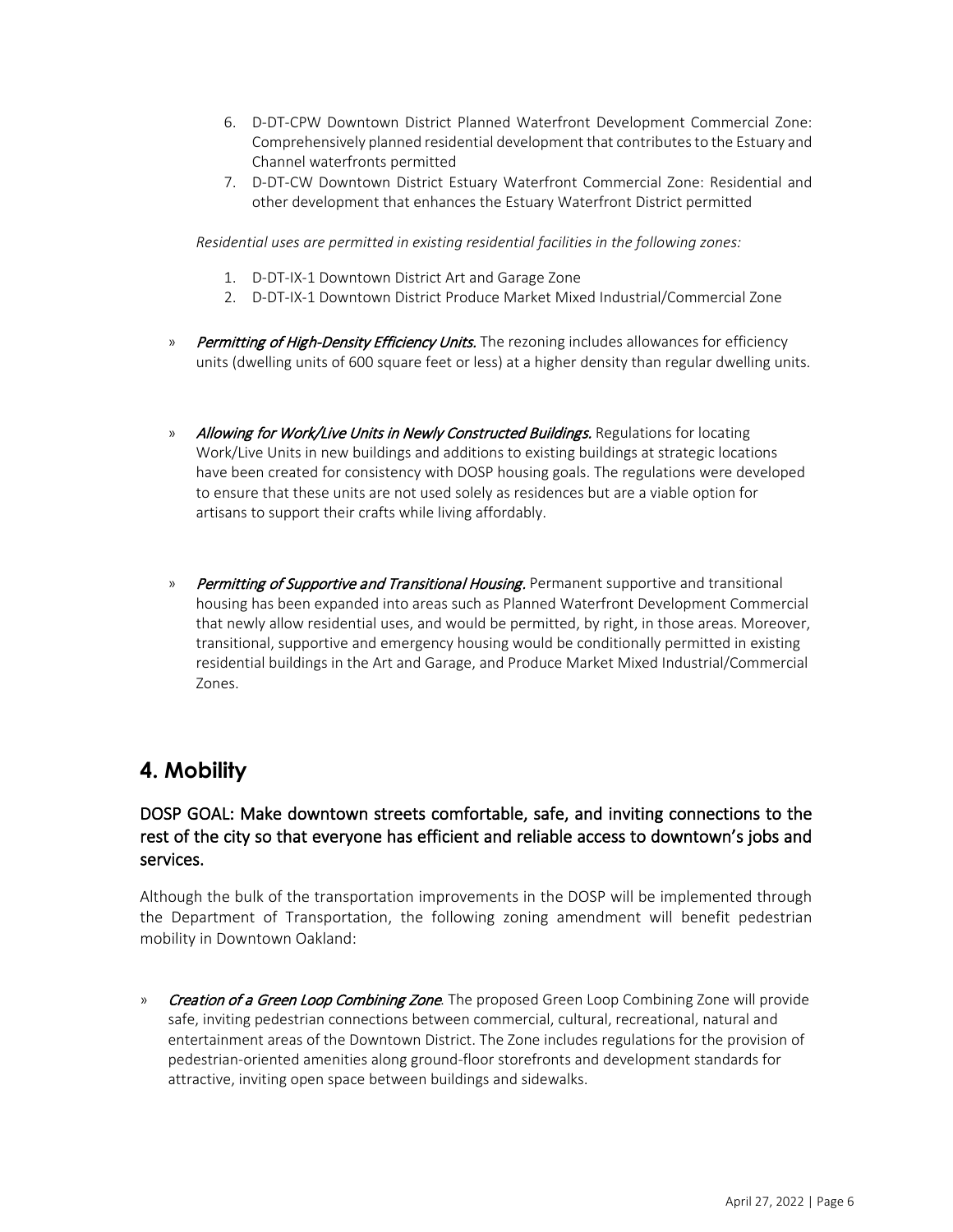## **5. Culture Keeping**

#### DOSP GOAL: Encourage diverse voices and forms of expression to flourish.

The following zoning amendments will support new and more diverse cultural activities in Downtown Oakland:

- » Creation of Special Regulations for Group Assembly Activities. The regulations allow more group cultural activities without requiring a Conditional Use Permit.
- » Creation of Arts & Culture Overlay Combining Zone. The intent of the Arts and Culture Combining Zone is to foster a sense of belonging for all Oaklanders, highlight Oakland's rich history and diverse cultures, celebrate and strengthen ethnic enclaves, support communities harmed by racial inequities, and increase access to artistic and cultural expression. These regulations provide a new definition of Arts and Culture Use that includes the production, display, and dissemination of all types of artistic and cultural expression, as well as all activities that unify Oakland communities. New development would be required to dedicate at least fifty percent of ground floor space to Arts and Culture activities.
- » Creation of Artisan Production Commercial Activity. This previously-described activity would be permitted by right across all new Downtown District zones, expanding where local artists and makers are allowed to create and sell their products on site by right.

# **6. Community Health & Sustainability**

#### DOSP GOAL: Provide vibrant public spaces and a healthy built, natural, and social environment that improves the quality of life downtown today and for generations to come.

The following zoning amendments will support human health and promote current and future environmental quality of life in Downtown Oakland:

- » Development Standards for Lots Adjacent Lake Merritt Channel*.* These standards would respect and protect natural and aesthetic resources of the Lake Merritt Channel. Construction would be restricted within 60 feet of Channel banks and Design Review findings would be expanded to ensure that new development respects and enhances environmental resources.
- » Creation of Interstate 880 Zones Regulation*s*. The amended zoning code includes new regulations for the use of California Department of Transportation (Caltrans) owned areas beneath Interstate 880. The regulations would prevent blight by maximizing the potential of Caltrans' property with safe, high-quality activities and gatherings.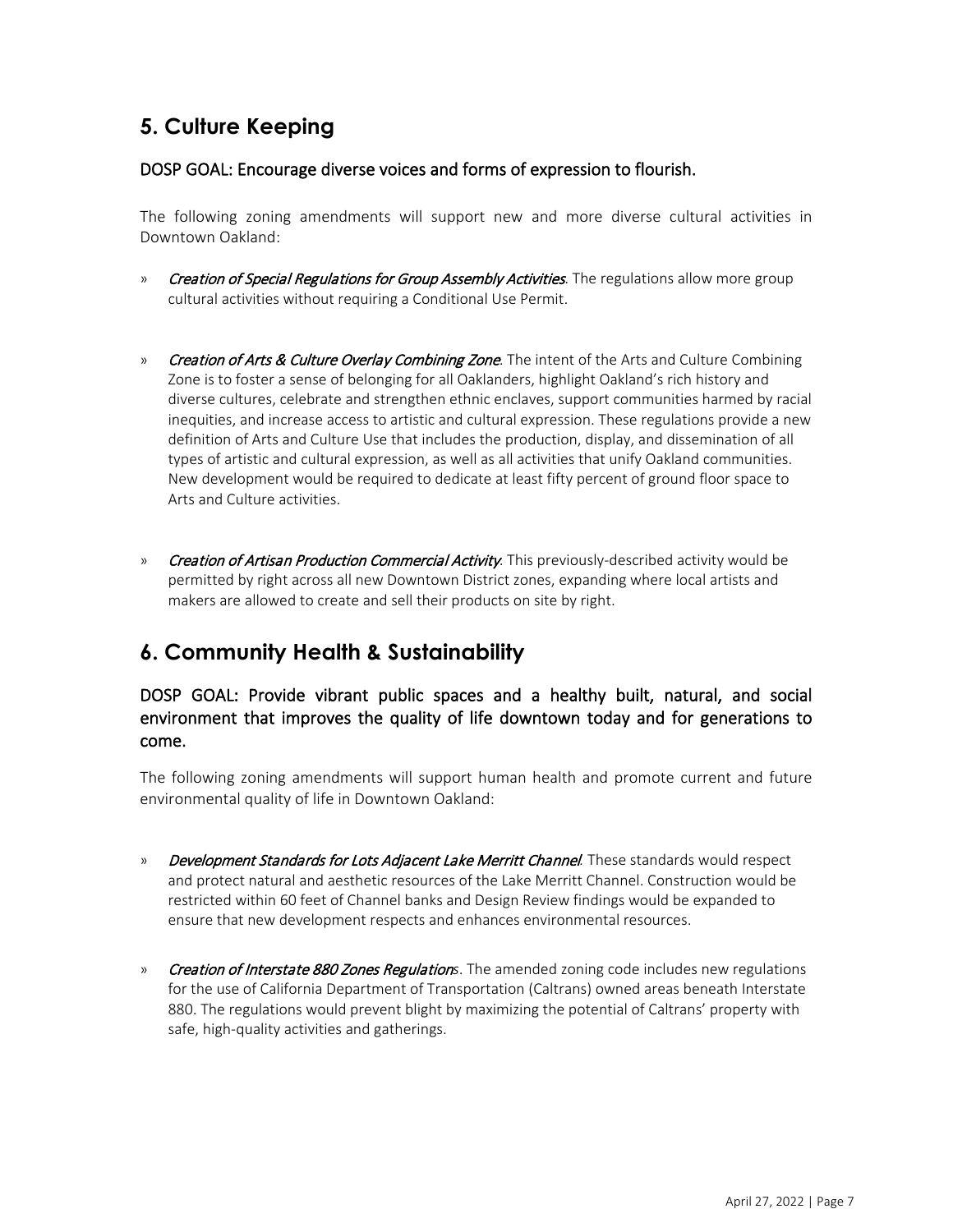» Creation of Sea Level Rise Combining Zone. This combining zone includes DOSP parcels that are projected to be inundated by sea level rise. Regulations in this overlay ensure the safety and adaptability of new development by requiring design that can withstand flooding.

# **7. Land Use & Urban Form**

#### DOSP GOAL: Develop downtown to meet community needs and preserve Oakland's unique character.

The following zoning amendments will improve the quality and aesthetic of the built environment in Downtown Oakland, and the degree to which it benefits all residents:

- » Creation of General Design Standards*.* Chapter 17.101K D-DT Downtown District Zones Regulations will include design standards for new construction. The standards are intended to create development that is attractive from the pedestrian perspective, regardless of building height. They cover ground floor design, materials, frontage and façade; limitations on the placement of non-active uses (parking, utilities, etc.); building base form and context; and tower integration and design, among other components.
- » Refinement of Allowable Uses and Development Standards. Two sets of zoning regulations that are central to all zoning districts are allowable activities, such as commercial and residential, and standards for physical development. As part of the DOSP rezoning process, both have been carefully calibrated to reflect the intended character of the new zoning districts. The type of activities permitted in each zone and standards for new construction have been amended to maximize housing production; increase density; tailor lot size to development type; encourage arts, entertainment and maker uses; improve the interaction between private development and the public realm; ensure the creation of attractive spaces; and reduce vacancies of ground floor storefronts.
- » **Establishment of an Industrial Transition**. As noted above under 2. Economic Opportunity, the amendment process includes the Downtown District Jack London Industrial Zone. The zone will bridge Jack London Square and the Port of Oakland, extending from Jefferson Street to Market Street, between 5<sup>th</sup> Street and the Embarcadero. It will permit a mix of industrial and commercial uses, all of which will require enhanced design and site plan review to ensure they do not adversely impact adjacent uses.
- » Establishment of Zoning Incentive Program (ZIP). As has been described, the ZIP would allow development above base intensity levels close to transit centers in return for community benefits, such as affordable housing and small commercial spaces, public restrooms, and streetscape improvements.